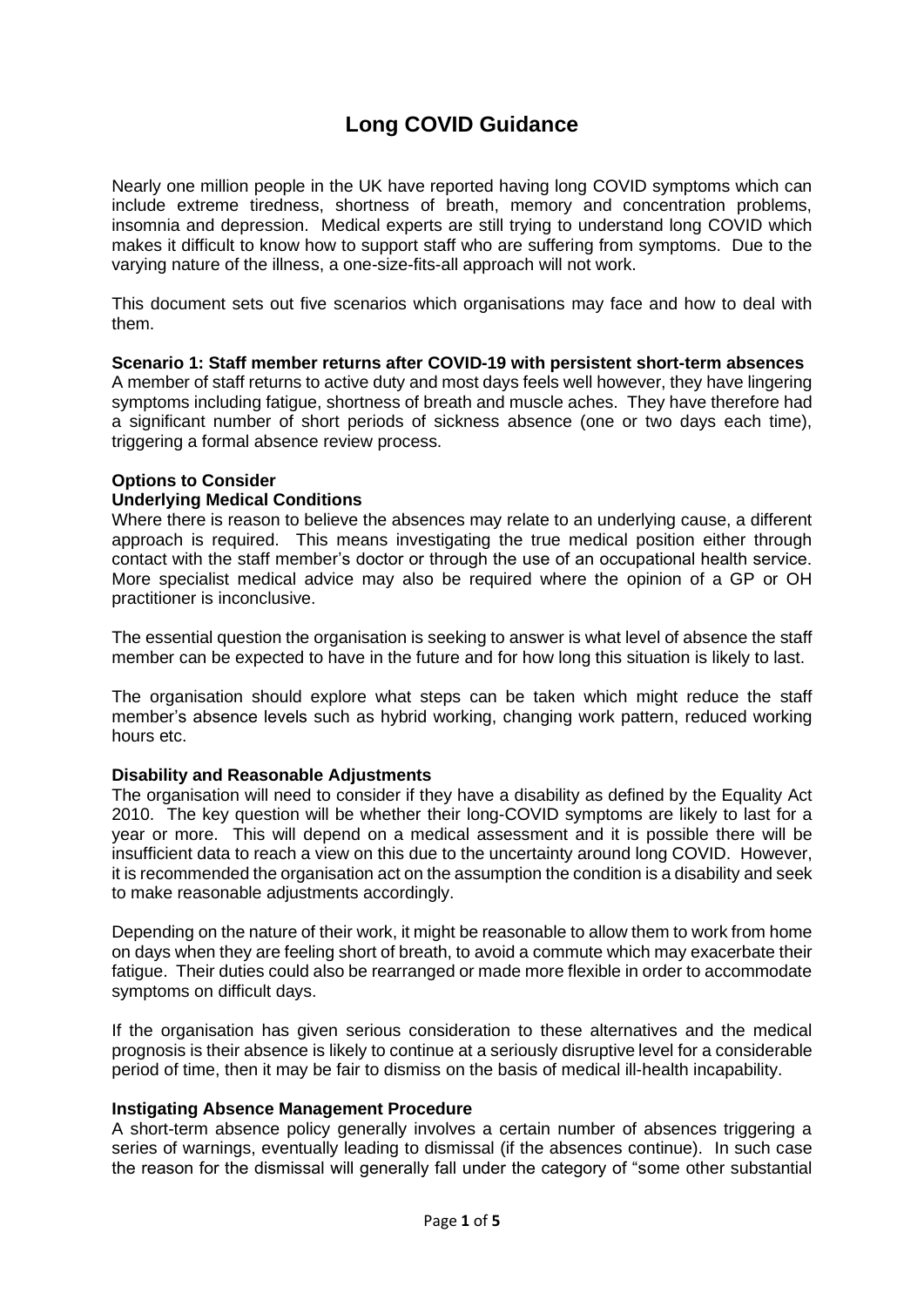reason". This is because staff are fit for work at the time of the dismissal however, their levels of absence mean their attendance is not sufficiently reliable for the organisation's needs.

What levels of absence justify the move to dismissal will depend on the circumstances including the nature of the work, the size of the organisation and the impact of the staff member's absence has either on the organisation's ability to deliver a service.

## **Scenario 2: Staff Member Becomes Very Ill From Long COVID**

A member of staff has been seriously ill with long COVID and the length of absence has now triggered the organisation's long-term sickness formal review process.

## **Options to Consider**

## **Sick pay**

Statutory sick pay is payable for up to 28 weeks. In addition, the organisation may operate a contractual sick pay policy for which the staff member may qualify. In general, an organisation is not expected to extend sick pay beyond the period set out in its sick pay policy because a staff member is absent for a reason related to disability.

## **Instigating Absence Management Procedure**

The priority for an organisation facing long-term sickness absence from a staff member is to take steps to ascertain the true medical position. This should be done in consultation with them and involve obtaining a medical report from the staff member's doctor and OH. With more complex cases it may be appropriate to request medical specialist for a more detailed assessment.

One issue which should be explored is if there is anything the organisation can do to facilitate a return to work. This might involve making temporary or permanent adjustments to the nature of the work itself or allowing the staff member to work at home for all or part of the working week. It might also involve a phased return where the staff member returns to work on a limited basis, either working part time or not undertaking a full range of duties building up to returning to a normal working pattern over a period of weeks or months.

However, the staff member may be unfit for work and will remain so until recovered. The key question for the organisation then is how long the situation is likely to continue.

Depending on the prognosis, the staff member's condition may be considered a disability. In this circumstance, the organisation will need to be particularly careful not to rush into any decision to dismiss and look into all possible avenues to facilitate a return to work.

## **Following a Fair Process**

If the staff member does have a disability as defined by the Equality Act 2021, the organisation will not be obliged to hold the job open indefinitely and it may be reasonable to dismiss the staff member on the grounds of medical ill-health incapability if they are not fit to return to work.

When this point is reached depends on the nature of the work and the impact of the staff member's absence on service delivery. A decision to dismiss should not be taken until two medical reports have been obtained and the staff member has been informed the organisation is considering this option, has been given a fair opportunity to make representations and update the organisation on a likely date on which they could return to work.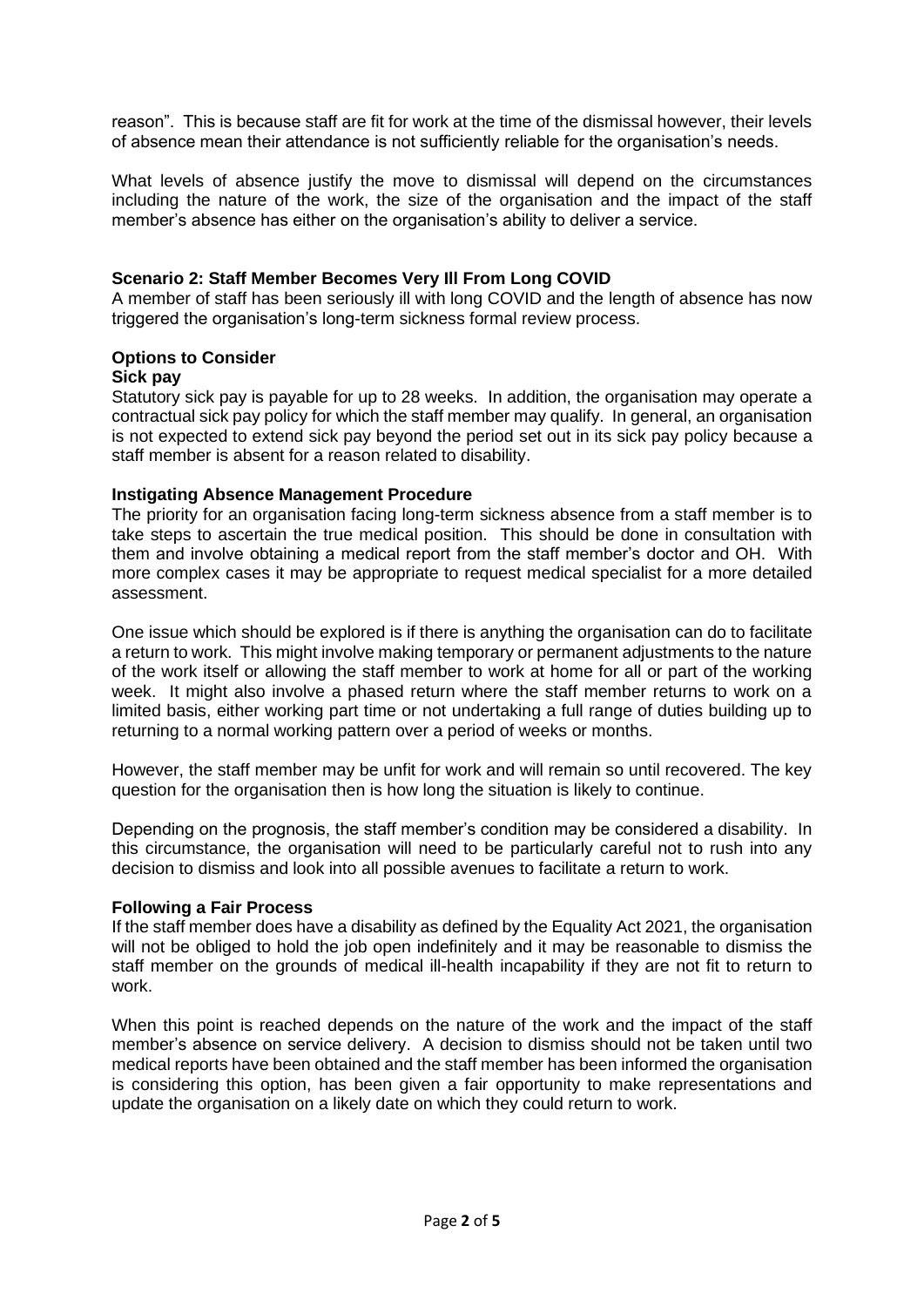## **Scenario 3: Staff Member Returns After Long COVID but is Underperforming**

A member of staff had COVID-19 and has now returned to work. While they feel okay most days, it becomes clear they are not performing to pre-absence levels and their work is not up to the required standards. Their line manager arranges an informal meeting to discuss performance concerns. The member of staff explains their poor performance is as a result of the after-effects of COVID-19.

# **Options to Consider**

#### **Identifying the Concerns**

An organisation should deal sympathetically with a staff member whose performance suffers as a result of COVID-19. However, it is important to have clear information about the nature of the concerns. If performance is affected by health, whether long COVID or the mental health impact of their illness, the organisation should arrange for an occupational health assessment to identify what steps can be taken to support them. If the assessment indicates this is likely to be a short-term, then the organisation should be patient and consider making a temporary adjustment to their workload or putting measures in place to support them while their recovery continues.

#### **Making Reasonable Adjustments**

If it becomes clear the performance issues are more long-term, the organisation should attempt to identify the specific issues leading to the poor performance and deal with those accordingly. If the problem is fatigue, for example, the organisation might consider making adjustments to the working pattern. Such measures may also go towards meeting the organisation's duty to make reasonable adjustments should the condition be serious enough to be considered a disability. It may be reasonable to reduce the workload if this would help them to complete their work to a satisfactory standard.

#### **Dismissal for Poor Performance**

The organisation is entitled to require staff to perform to an appropriate standard and if this is not happening after support has been provided and the staff member has been given time to improve, it may be appropriate to instigate the performance management process. This would involve setting out a clear standard of work which the member of staff must achieve over a set timeframe and eventually, after first and final formal written warnings have been issued, terminating their contract with notice. Provided the organisation has done all it can to support them to reach the appropriate standard and followed a fair and reasonable process, dismissal should be fair.

## **Scenario 4: Front-line Staff Becomes Very Ill From Long COVID**

A member of staff worked as a front-line worker for the first 12 months of the pandemic. However, they contracted COVID-19 and has been seriously ill with long COVID. The length of absence has triggered the organisation's long-term sickness absence formal review process.

## **Options to Consider**

#### **Illness Contracted at Work**

The concern in this case might be they contracted the illness at work. This will not prevent an organisation from following its normal absence management process. Even when the illness has been caused by the negligence of the organisation, the organisation will not be required to keep the job open indefinitely. Any loss to the staff member as a result might be recovered through a personal injury claim. The organisation should go the extra mile in supporting someone who has worked in such difficult circumstances. Unless the medical assessment makes it clear they are likely to remain off sick for an indefinite period of time, it would be reasonable to provide an extended opportunity to recover.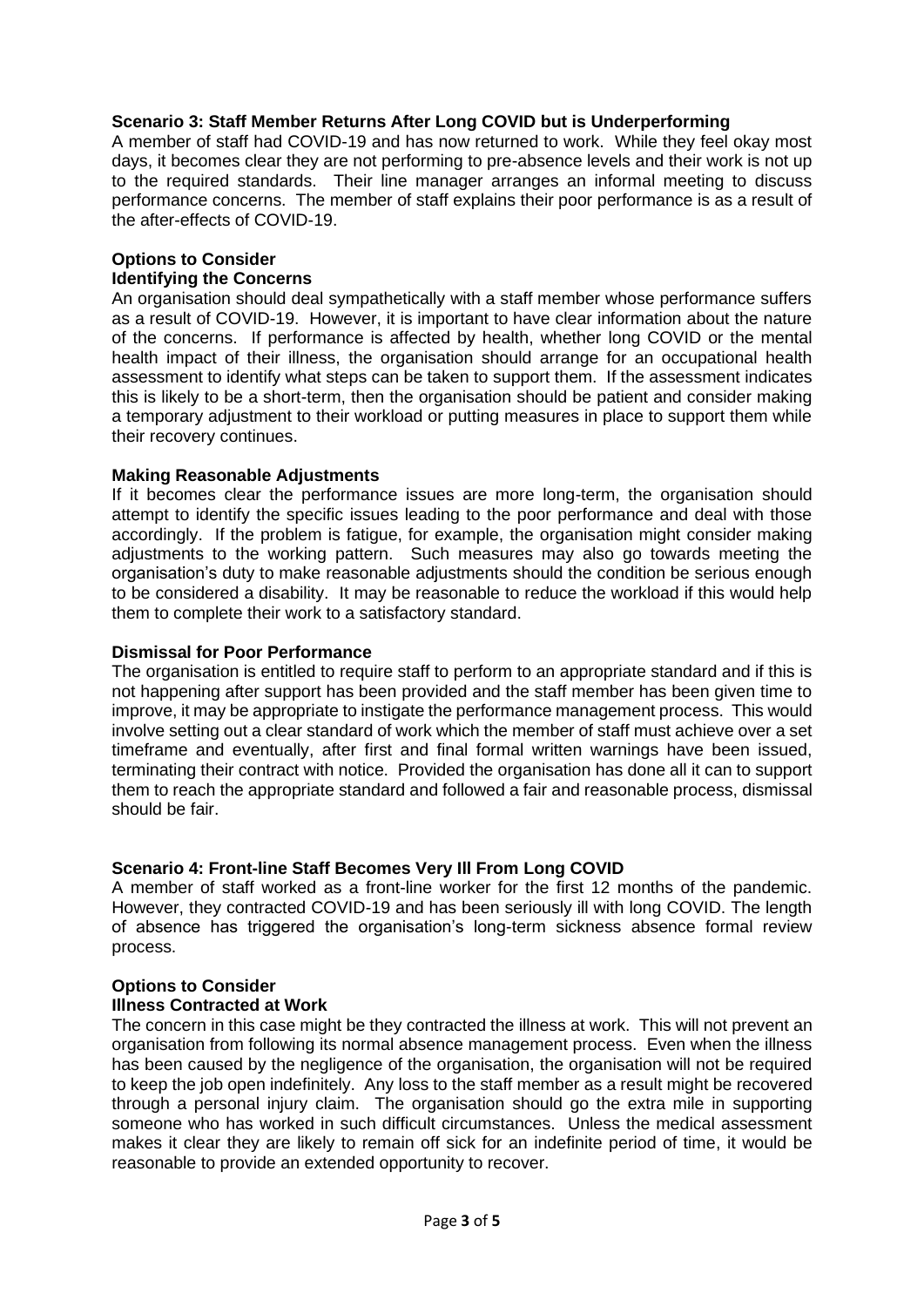# **Scenario 5: Staff Member Becomes Carer for Relative with Long COVID**

A member of staff's partner is affected by long COVID. They work full time but have been struggling to balance work activities with caring responsibilities.

## **Options to Consider**

#### **Time off for Dependants**

Staff do not currently have a statutory right to time off to provide care for a sick or disabled family member. There is a right to a reasonable amount of unpaid time off to arrange for the care of a dependant when the care arrangements already in place are unexpectedly disrupted. However, this is not applicable in this scenario.

#### **Flexible/Hybrid Working Requests**

Staff may consider making a flexible/hybrid working request to help balance commitments. This could be working from home where they could be on hand if their partner needs assistance or a move to part-time working. The organisation should try to accommodate any such request if possible. Under the statutory right to request flexible working the organisation can turn down a request if it has a valid business reason for doing so, a more important issue for the organisation is the potential for an indirect sex discrimination claim. It is likely women are far more likely than men to have to strike a balance between their work commitments and caring responsibilities, even when those responsibilities are for dependant adults rather than children. A failure to make any allowance for staff making such a request could therefore amount to indirect discrimination.

#### **Compassionate Leave**

Another option is to consider a period of compassionate leave to allow staff to care for their partner for a period of time. There is no legal entitlement to such leave, although some organisations do provide for it in their contracts of employment. The organisation could also agree to accept a certain level of absence from for the period their partner is ill. Such flexibility may help the organisation to retain staff by allowing them to remain in their role rather than have to choose to leave work altogether. However, if this is granted for one staff member, care should be taken to ensure this is applied consistently across all staff.

#### **Long COVID as a Disability**

A disability is a physical or mental impairment which has a substantial and long-term effect on an individual's ability to carry out normal day to day activities. This means the condition must last for a year or be likely to last for a year (or for the rest of the individuals' life if this is a shorter period). Once a staff member has had long COVID for more than a year, it is likely they will be classed as having a disability provided the symptoms are sufficiently serious to have a substantial effect on their life.

The difficult question is if someone who has had long COVID for less than a year would be regarded as disabled. The date which counts is the date of the alleged discrimination. If a staff member is dismissed after having long COVID for six months, the question will be whether at the time of the dismissal the condition was likely to last for at least another six months more. By the time the question comes to be considered by an employment tribunal more than 12 months will inevitably have passed and it will be known for certain whether the condition lasted for a full year. However, the question of how long the effect of the impairment was "expected" to last has to be answered on the basis of the facts known at the time of the alleged discrimination and without the use of hindsight.

This means it is possible a tribunal could rule the condition was not expected to last for 12 months, even if it eventually does. It depends on what the medical evidence was at the time of the alleged discrimination.